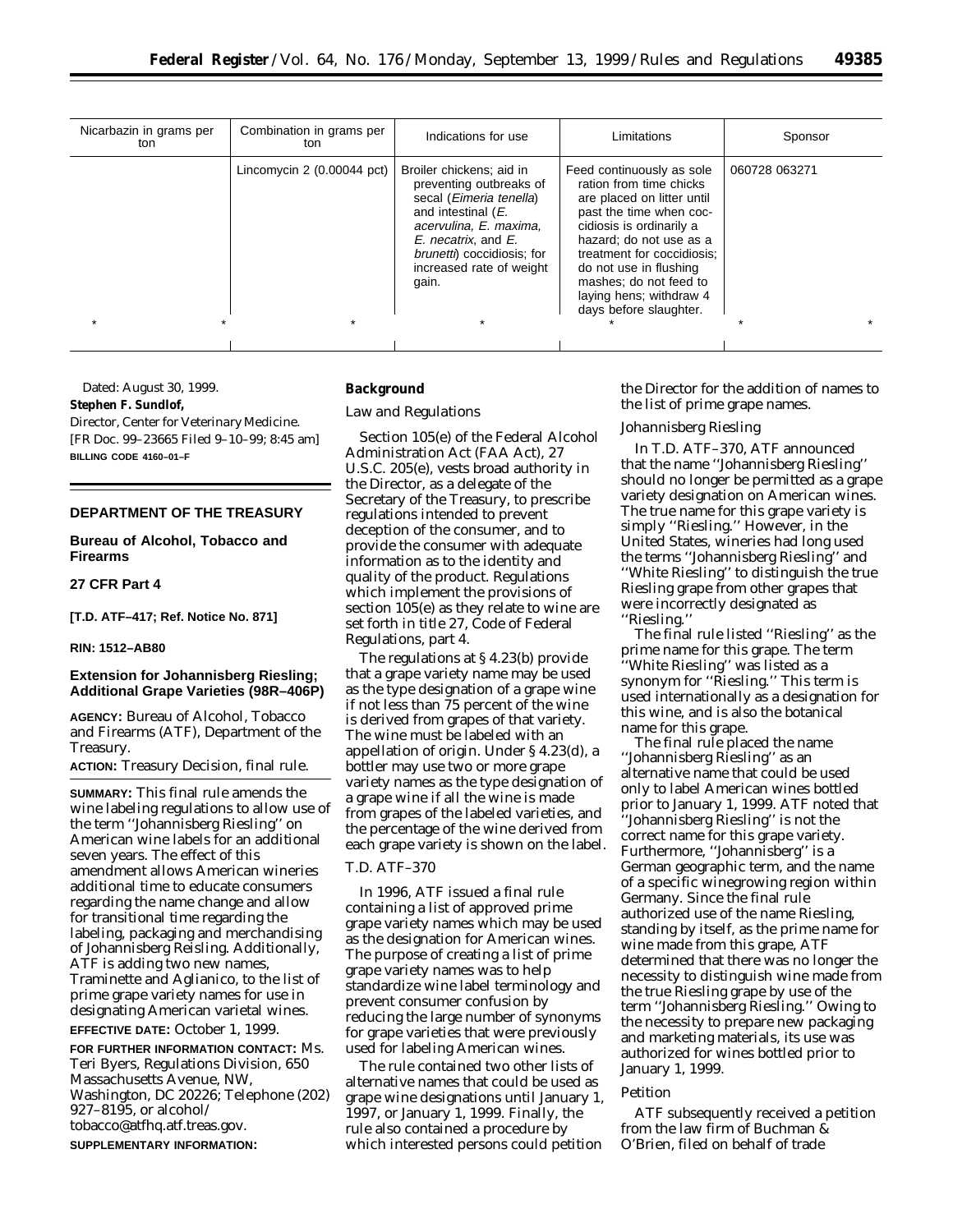associations representing United States wineries. The petition asked ATF to extend the phase-out period for the term Johannisberg Riesling for an additional seven years to January 1, 2006.

The petition provided several reasons for extending the phase-out date. Despite the fact that ATF made it clear in the notices issued prior to T.D. ATF– 370 that there was significant controversy surrounding the term Johannisberg Riesling, the petition alleged that ATF failed to provide the industry with notice that it was phasing out the term. The petitioner also cited the 10 year phase-out period in the recently published Treasury decision relating to Gamay Beaujolais as support for extending the period. The petition asserted that because the Johannisberg Riesling designation had been in documented commercial use for over 100 years, an additional seven years would provide enough transitional time to educate the consuming public regarding the designation change. Finally, the petition states that the abrupt elimination of Johannisberg Riesling would cause material economic harm and hardship to the United States wine industry.

The petitioners also submitted a letter from the Deutsches Weininstitut GmbH in support of the extension. Letters were also submitted from several wineries, including Stimson Lane Vineyards & Estates (''Stimson Lane'') setting forth the reasons for an extension. Stimson Lane noted that in the 1960s and 1970s, ''many inferior riesling products were being produced in the United States. \* \* \* To overcome the stigma that had become associated with these various rieslings, we and other producers focused our attention and brand investments on the term Johannisberg Riesling to refer to a medium-dry, highly complex wine.''

Stimson Lane argued that it would take several years to educate American consumers that the term ''Riesling'', standing alone, now designates the same wine previously known as ''Johannisburg Riesling.'' In fact, Stimson Lane suggested that the mere prospect was so ''overwhelming and complex that the industry has not even begun to agree how they are going to accomplish this.'' They noted that the term ''Johannisberg Riesling'' had been used for more than 100 years, and has sales of 36,000,000 bottles per year. Accordingly, an additional seven years would provide a more reasonable phaseout period.

The petition also included a letter from ELGIN, a marketing communications company, which provided marketing information

illustrating the negative impact on wineries and consumers should ATF restrict the Johannisberg Riesling phaseout period to three years. ELGIN drew a comparison between Johannisberg Riesling and the 1982 Nissan Corporation's decision to change the Datsun brand name to Nissan. ELGIN asserted that this change in brand name was implemented in the United States over a six-year period; however, Nissan still saw its share drop in the first two years from 5.9 percent to 4.5 percent due to the name change.

#### **Notice No. 871**

In response to the petition, ATF issued Notice No. 871 on January 6, 1999 (64 FR 813). In the notice, ATF proposed extending the phase-out period for an additional seven years. We sought comments on the addition of four grape variety names to the list of prime names.

ATF also issued a rule that temporarily extended the effective date for phasing out the use of ''Johannisberg Riesling'' on American wine labels. *See* T.D. ATF–405 (64 FR 753). The date was deferred until September 30, 1999, so that ATF would have time to evaluate the comments received in response to the notice of proposed rulemaking. ATF stated that the proposed extension of the phase-out period did not signify any change in ATF's position regarding the eventual removal of ''Johannisberg Riesling'' from the list of prime names.

## **Comments Received in Response to Notice No. 871**

ATF received nine comments in response to Notice No. 871. Six comments were in favor of allowing the continued use of the designation ''Johannisberg Riesling'' on American wine labels for an additional seven years. One comment flatly opposed any extension, while another comment suggested that a two-year extension would be more appropriate. The ninth comment addressed semigeneric designations.

## **Comments in Favor of the Proposed Extension**

Comments in favor of the proposed extension were received from the President's Forum of the Beverage Alcohol Industry, Sand Castle Winery, Stimson Lane Vineyards and Estates, the California Association of Winegrape Growers (CAWG), the Washington Wine Institute and the Washington Wine Commission, and Buchman & O'Brien.

Several commenters stated that an insufficient phase-out period would have a significant economic impact on many growers and vintners. For

example, the comment from CAWG stated that the proposed extension was consistent with actions taken by ATF with respect to other labeling terms, such as Gamay Beaujolais, and that ''[g]iven the huge investment made by growers and vintners in developing markets for our products, we believe the transition time provided by this proposal is appropriate and fair.''

A comment on behalf of the Washington Wine Institute and Washington Wine Commission noted the ''serious economic consequences'' to Washington growers and vintners that would result from a shorter phase-out period. The comment stated that ''Because 95% of all Riesling wine has been sold in the U.S. as Johannisberg Riesling, we need every minute of the proposed extension period to educate our consumers in the hope that we can minimize ultimate damages to the Riesling category.''

Other wineries also commented that it would take several years to do the type of consumer education necessary to avoid major defections from their brands. Stimson Lane reiterated in its comment the serious economic consequences that would be associated with having to ''jettison this name without the necessary transition period requested in our petition.'' A comment from Sand Castle Winery reiterated the need to educate the public on the new terminology.

The President's Forum of the Beverage Alcohol Industry reiterated its prior support of the extension, and stated that extension would be in the best interests of consumers and the U.S. wine industry.

JBC International submitted a comment on behalf of CAWG and the Wine Institute. In this comment, it was noted that Wine Institute supported the extension of the phase-out of the term ''Johannisberg Riesling.'' However, the comment stressed that the industry's position with respect to the term ''Johannisberg Riesling,'' which is not a semigeneric designation, ''does not indicate any future positions the U.S. industry might take with regard to the use of semi-generic terms.''

# **Comments in Opposition to Proposed Extension**

ATF received two comments in opposition to the proposed seven year extension. The National Association of Beverage Importers, Inc. (NABI) suggested that a two year extension would be more appropriate. Coudert Brothers, on behalf of the Deutscher Weinfonds, opposed any extension of the phase-out period.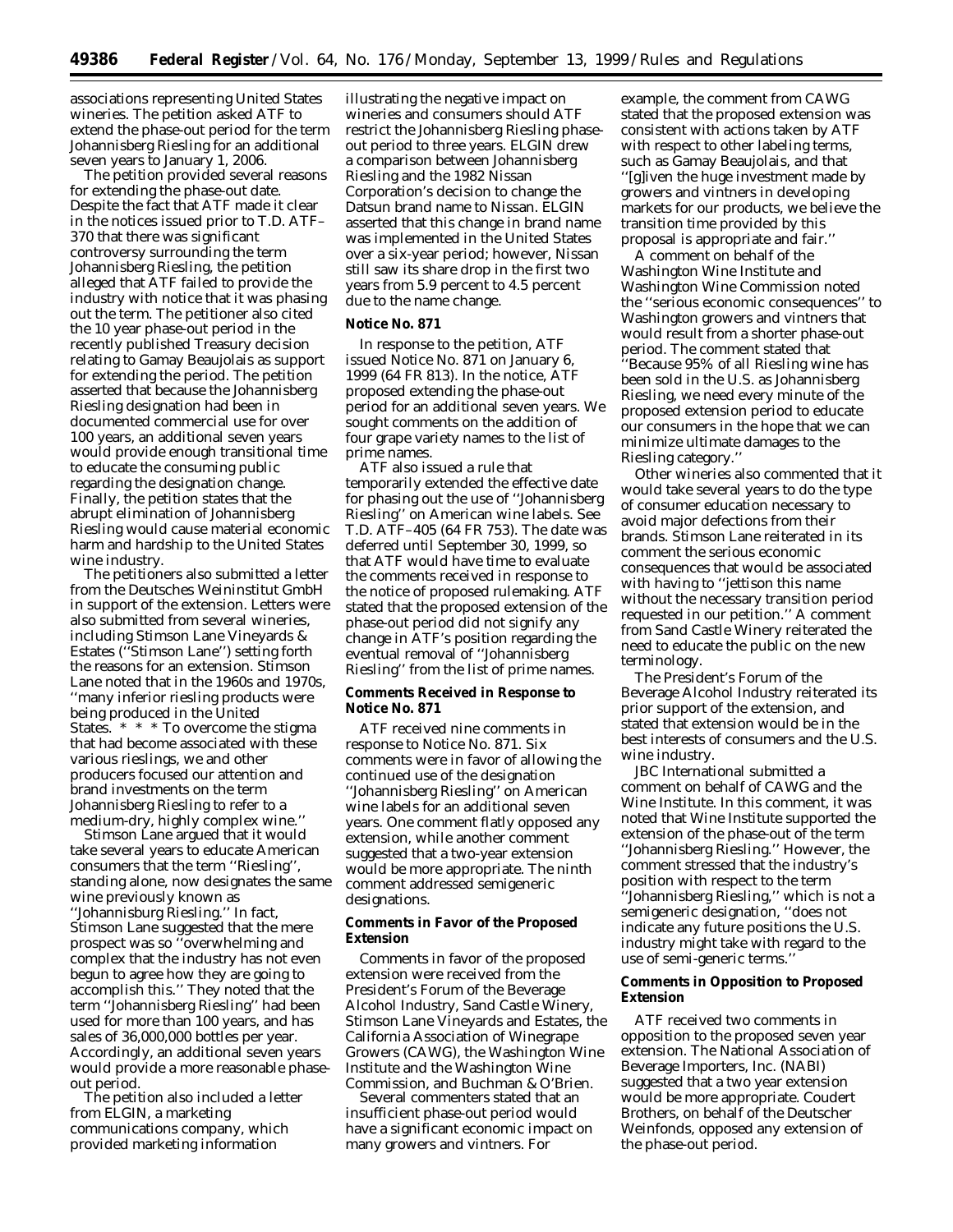NABI suggested that further use of the term ''Johannisberg Riesling'' would be misleading to consumers, since Johannisberg is a place of origin, and the wine does not come from Johannisberg. While they supported a ''reasonable'' phase-out period for U.S. winemakers, NABI suggested that a 10 year phase-out (the original three years provided by the final rule, plus the proposed seven year extension) was too long.

The NABI comment also supported ATF's original determination in 1996 to set a 3 year phase-out period, and the adequacy of ATF's notice to the wine industry on this issue. Finally, the NABI comment pointed out that German Riesling wines are not labeled as ''Johannisberg Riesling'' unless the wines were made from grapes grown in the geographic region of Johannisberg.

Coudert Brothers submitted a comment on behalf of the Deutscher Weinfonds (''DW''), a quasigovernmental authority in the Federal Republic of Germany. The comment opposed the proposed extension as unnecessary. Coudert Brothers reiterated that ''Johannisberg Riesling'' is not a correct varietal name, and that the term ''Johannisberg'' is instead a geographic term referencing a district in the Rheingau region of Germany where grapes have been grown for more than a thousand years.

The comment from Coudert Brothers supported the adequacy of ATF's notice on this issue, and suggested that since ''Johannisberg Riesling'' is not a brand name, the petitioners' analogies to the length of time needed to build consumer recognition of a new brand name were not appropriate.

Finally, the comment from Coudert Brothers noted that the petition had attached a letter in support of the proposed extension from Deutches Weininstitut GmbH. Coudert Brothers asserted that Deutches Wineinstitut is an affiliate of DW, and that after a full review of the facts and history, Deutches Weininstitut had reconsidered its statements in that letter and adopted the position of DW.

## **Conclusion**

After carefully considering the comments on this issue, ATF has decided to extend the phase-out period for an additional seven years. Accordingly, the term may be used on labels of American wines bottled prior to January 1, 2006. We believe that this period of time will allow wineries sufficient time to educate consumers regarding the name change, and to make necessary changes in the labeling, packaging, and merchandising of ''Riesling'' and ''White Riesling'' wines.

ATF's statutory mandate under the FAA Act is to regulate the use of terms on wine labels so as to ensure that consumers are not misled, but instead are adequately informed as to the identity of the wine. We stand behind the reasons set forth in T.D. ATF–370 for discontinuing the use of ''Johannisberg Riesling'' as a prime name for a grape variety. It is not the correct name for the variety, and there are two better names (''Riesling'' and ''White Riesling'') that are recognized throughout the world, and which do not contain the geographic reference ''Johannisberg.''

Nonetheless, the vintners and grape growers affected by this decision have made a persuasive case that American consumers still associate the name ''Johannisberg Riesling'' with the true Riesling grape in the United States. American consumers may not associate the term ''Riesling,'' standing by itself, with the wine that has been labeled for so many years as ''Johannisberg Riesling.

It is reasonable to allow the industry an additional seven years to educate consumers as to the true meaning of the ''Riesling'' and ''White Riesling'' varietal designations. By the end of this period, American consumers will have sufficient information about the product so that they will be able to make an educated choice once the labeling terminology changes.

Two commenters suggested that ATF should not further perpetuate the use of a misleading geographic term as a varietal name. While ATF agrees that the name ''Johannisberg Riesling'' should be phased out, it does not agree that its continued use for another seven years will mislead consumers. It should be noted that wines labeled with a varietal designation must also bear an appellation of origin. *See* 27 CFR § 4.23(a). Thus, the labels for ''Johannisberg Riesling'' wines will clearly indicate the true geographic origin of the wines. Accordingly, we do not believe that this limited extension of the phase-out period will result in consumer confusion.

#### **Traminette and Aglianico**

In Notice No. 871, ATF proposed to add the names ''Traminette'' and ''Aglianico'' to the list of approved prime names in § 4.91. As discussed in further detail in the notice, ATF was provided with sufficient evidence to satisfy the requirements under § 4.93. No comments were received regarding these varietal names. Accordingly, ATF is amending § 4.91 to include

''Traminette'' and ''Aglianico'' in the list

of approved prime names for grape varieties.

# **Vernaccia and Counoise**

In Notice No. 871, ATF also sought additional comments regarding the inclusion of ''Vernaccia'' and ''Counoise'' as prime names in § 4.91. No comments were received on either of these names.

Millbrook Winery petitioned ATF for approval of ''Vernaccia'' as a prime name. Millbrook's petition stated that they obtained Vernaccia cuttings from the foundation Plants Materials Service at the University of California at Davis several years ago, and have cultivated this grape in their vineyards.

As we stated in Notice No. 871, the available literature indicates that the name ''Vernaccia'' is associated with several unrelated Italian grape varieties, including Vernacci di Oristano, Vernacci di San Giminiano, Vernaccia di Serrapetrona, and Vernaccia Trentina. These varieties include both green and black grapes, and are used in making distinctively different red, white, and sparkling wines.

It was unclear from the petition which ''Vernaccia'' grape was actually contained in the FPMS collection and grown in U.S. vineyards. Accordingly, ATF sought information on this issue in the notice of proposed rulemaking. However, no comments were submitted. In the absence of a positive identification as to which ''Vernaccia'' grape is being grown in the United States, the requirements of § 4.93 have not been met with respect to this name. Accordingly, ATF is not adding ''Vernaccia'' to the list of prime names in section 4.91.

Eberle Winery in Paso Robles, California, petitioned ATF to list ''Counoise'' in § 4.91. Although this is a well-documented red variety from the Rhone region of France, ATF had insufficient information to determine whether ''Counoise'' is suitable for wine production in the United States, or the extent to which ''Counoise'' may be grown domestically.

Accordingly, ATF solicited information on the domestic cultivation of the ''Counoise'' grape. No comments on this issue were received. Since the requirements of § 4.93 have not been met regarding this grape name, we are not amending § 4.91 to add the name ''Counoise.''

#### **Trousseau vs. Bastardo**

Section 4.91 currently lists Trousseau as a prime grape name while § 4.92 lists Bastardo as an alternative name for this grape variety which cannot be used for designating American wine bottled after